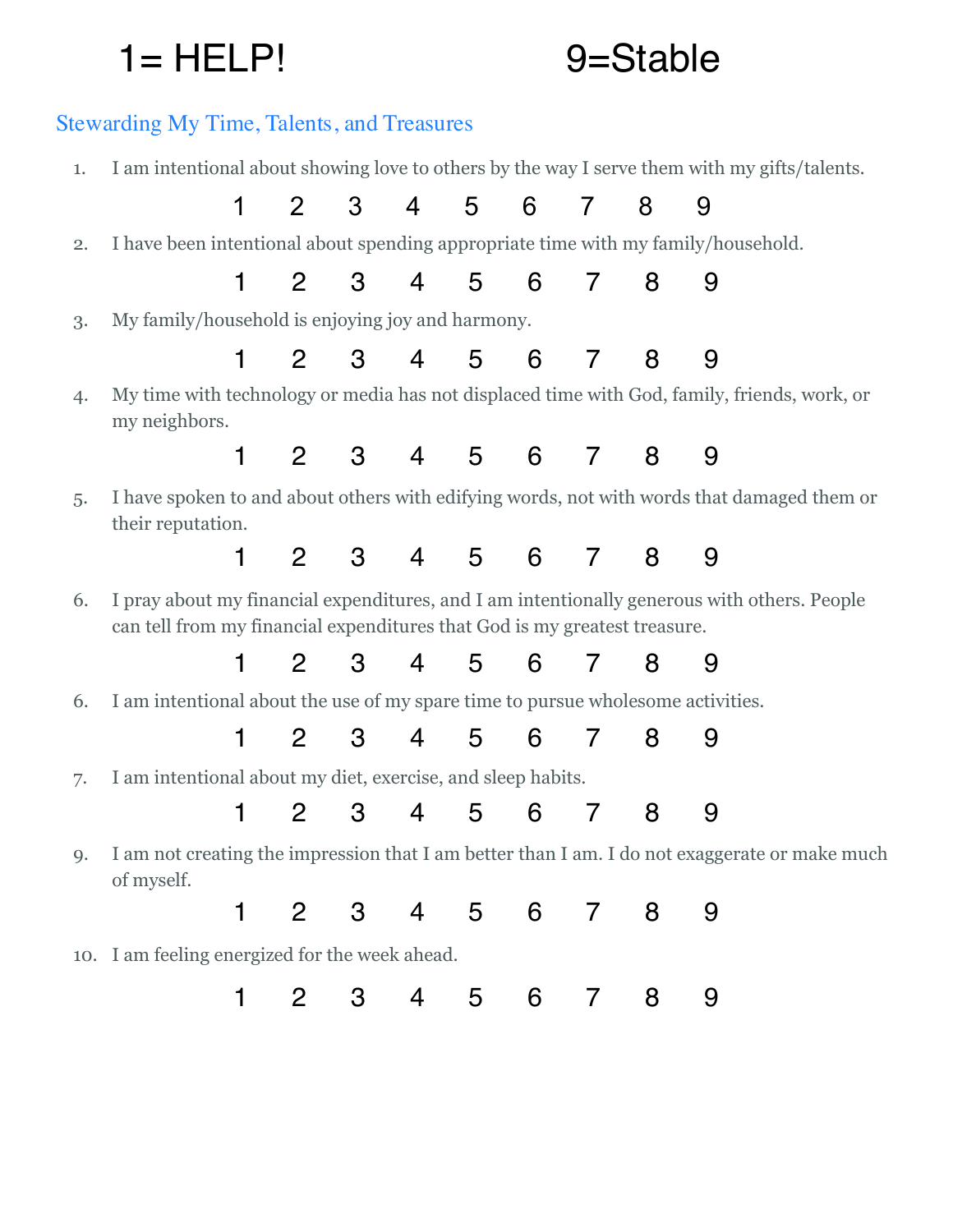## **Sexual Purity**

11. I have avoided looking at pornography or other sexually provocative images online or offline.

1 2 3 4 5 6 7 8 9

 12. I have avoided images, interactions, or stories online I knew could be seductive or titillating (but wouldn't necessarily be considered "pornographic").

1 2 3 4 5 6 7 8 9

 13. I have kept my eyes from second glances and kept my mind from entertaining thoughts about someone (other than my spouse).

1 2 3 4 5 6 7 8 9

#### 14. I have actively avoided known triggers of sexual temptation or titillation.

1 2 3 4 5 6 7 8 9

- 15. I am successfully fighting the desire to be noticed by or to attract the attention of other men or women (other than my spouse).
	- 1 2 3 4 5 6 7 8 9
- 16. I have not spent time with a man or woman in a way that could be viewed as compromising to my purity (or my faithfulness to my spouse).

1 2 3 4 5 6 7 8 9

# **Satisfaction in God**

 17. I am *resting* completely in what Christ has done for me—not obsessing about my own failures nor putting stock in my own performance.

1 2 3 4 5 6 7 8 9

18. Regularly focusing on the gospel gives me great joy that overcomes life's disappointments.

1 2 3 4 5 6 7 8 9

 19. When I hear disappointing news, I do not complain or live in doubt or fear, but instead I am inspired to pray and trust in God's care and providence.

1 2 3 4 5 6 7 8 9

20. I am enjoying prayer, and I am praying for others and myself with consistency.

1 2 3 4 5 6 7 8 9

21. The Bible is consistently shaping the way I think and live. I spend regular time reading God's words, and as a result of that time, I have decided to better trust and obey God.

1 2 3 4 5 6 7 8 9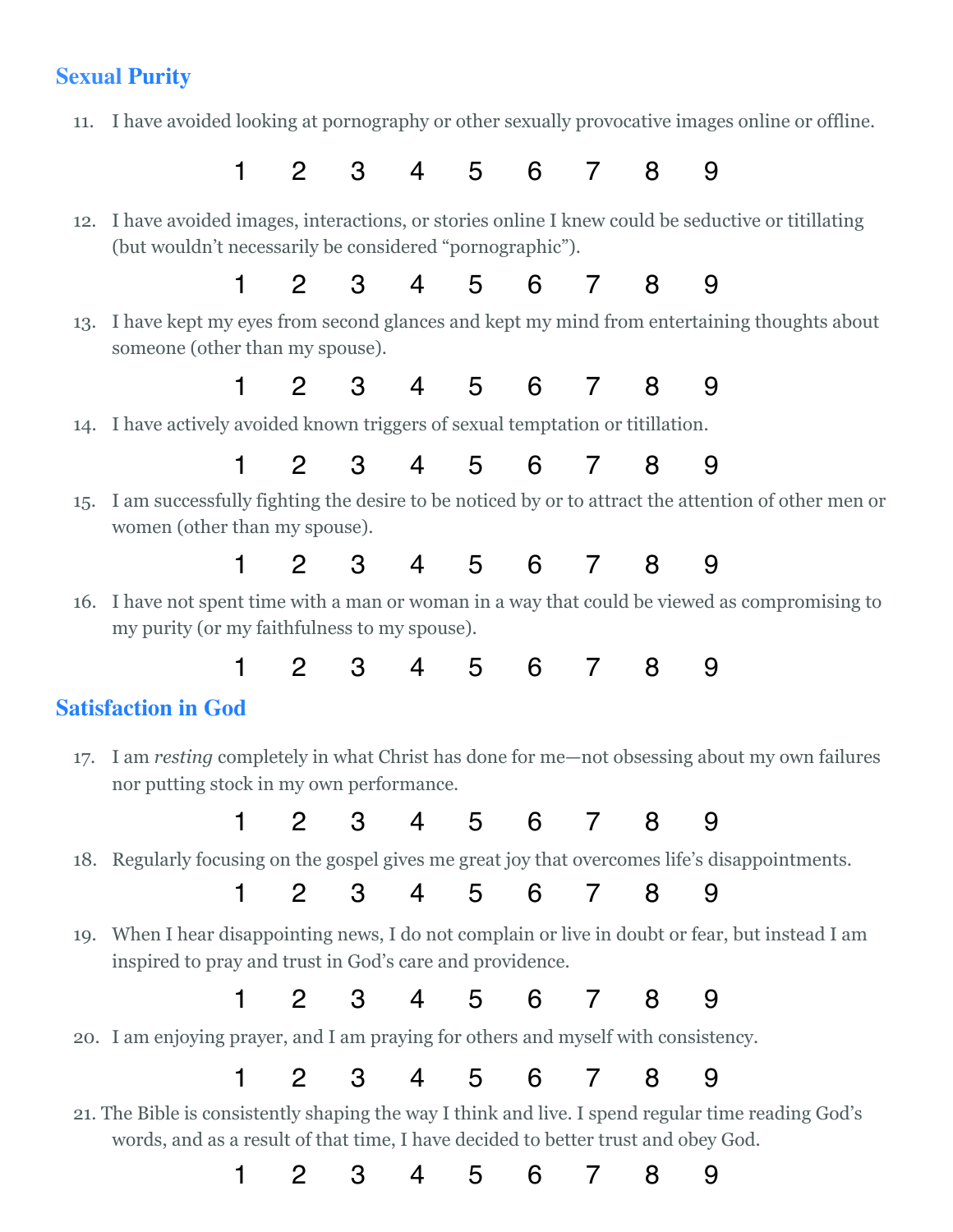### **Dispositions of the Heart**

22. Though Christ is the one I want to put at the center of my life, there are specific people, experiences, or objects that I am tempted to make a chief source of my significance, satisfaction, and fulfillment. (Circle all that apply.)

| <b>Financial Security</b>   | Hobby           | Friends            |
|-----------------------------|-----------------|--------------------|
| <b>Future Spouse</b>        | Career          | Health             |
| Girlfriend/Boyfriend/Spouse | My Image        | Comfort            |
| Food                        | Social Media    | Opinions of Others |
| Parent                      | Sexual Pleasure | Other              |

#### 23. I am currently fighting these dispositions in my heart. (circle all that apply.)

| Pride                  | Deceptiveness  | Jealousy                        |
|------------------------|----------------|---------------------------------|
| Resentment             | Discontentment | Preoccupation with the Opinions |
| Self-pity              | Doubt          | of Others                       |
| Unforgiveness          | Grumbling      | Judging                         |
| <b>Bitterness</b>      | Ingratitude    | Other                           |
| Covetousness           | Worry          |                                 |
| <b>Critical Spirit</b> | Irritability   |                                 |

What am I doing about these dispositions of the heart? (mentioned above)

What do I hope my Accountability Partner doesn't ask me about?